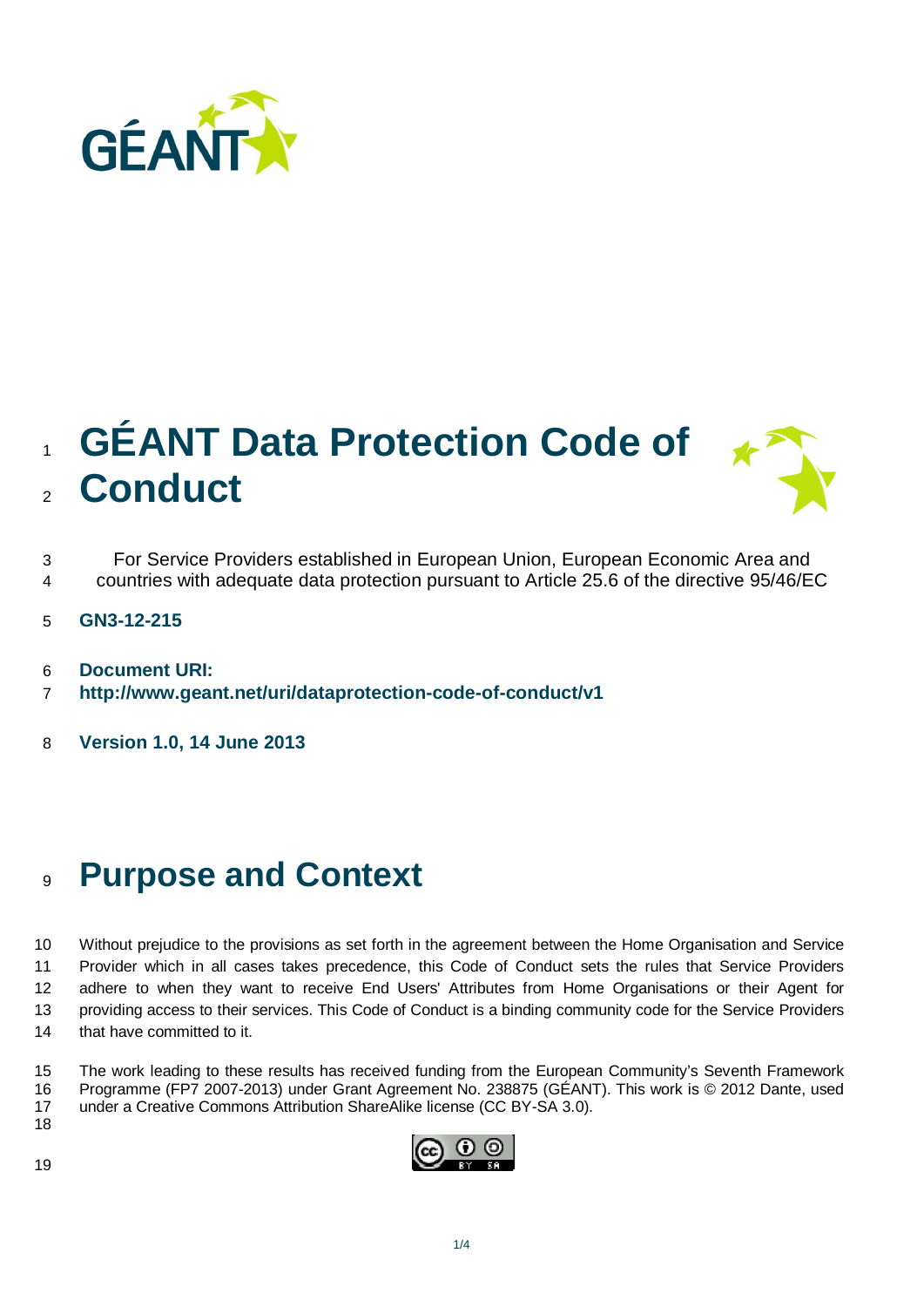

## <sup>20</sup>**<sup>1</sup>Definitions**

- 21 a) Identity Provider (IdP): The system component that issues Attribute assertions on behalf of End Users 22 who use them to access the services of Service Providers.
- 23 b) Service Provider (SP): An organisation that is responsible for offering the End User the service he or 24 she desires to use.
- 25 c) Home Organisation: The organisation with which an End User is affiliated, operating the Identity 26 Provider by itself or through an Agent. It is responsible for managing End Users' identity data and 27 authenticating them.
- 28 d) Agent: The organisation operating the Identity Provider on behalf of the Home Organisation, if 29 applicable.
- 30 e) Attributes: The End User's personal data as managed by the Home Organisation or its Agent, such as 31 (but not limited to) name, e-mail and role in the Home Organisation.
- 32 f) End User: any natural person affiliated with a Home Organisation, e.g. as a researcher or student, 33 making use of the service of a Service Provider.
- 34 g) Personal Data: any information relating to an identified or identifiable natural or legal person, if 35 applicable.

## <sup>36</sup>**<sup>2</sup>Principles of Attributes Processing**

- 37 The Service Provider agrees and warrants:
- 38 a) **[Legal compliance]** to only process the Attributes in accordance with the relevant provisions of the 39 Personal Data protection law applicable to the Service Provider;
- 40 b) **[Purpose limitation]** to only process Attributes of the End User that are necessary for enabling access 41 to the service provided by the Service Provider;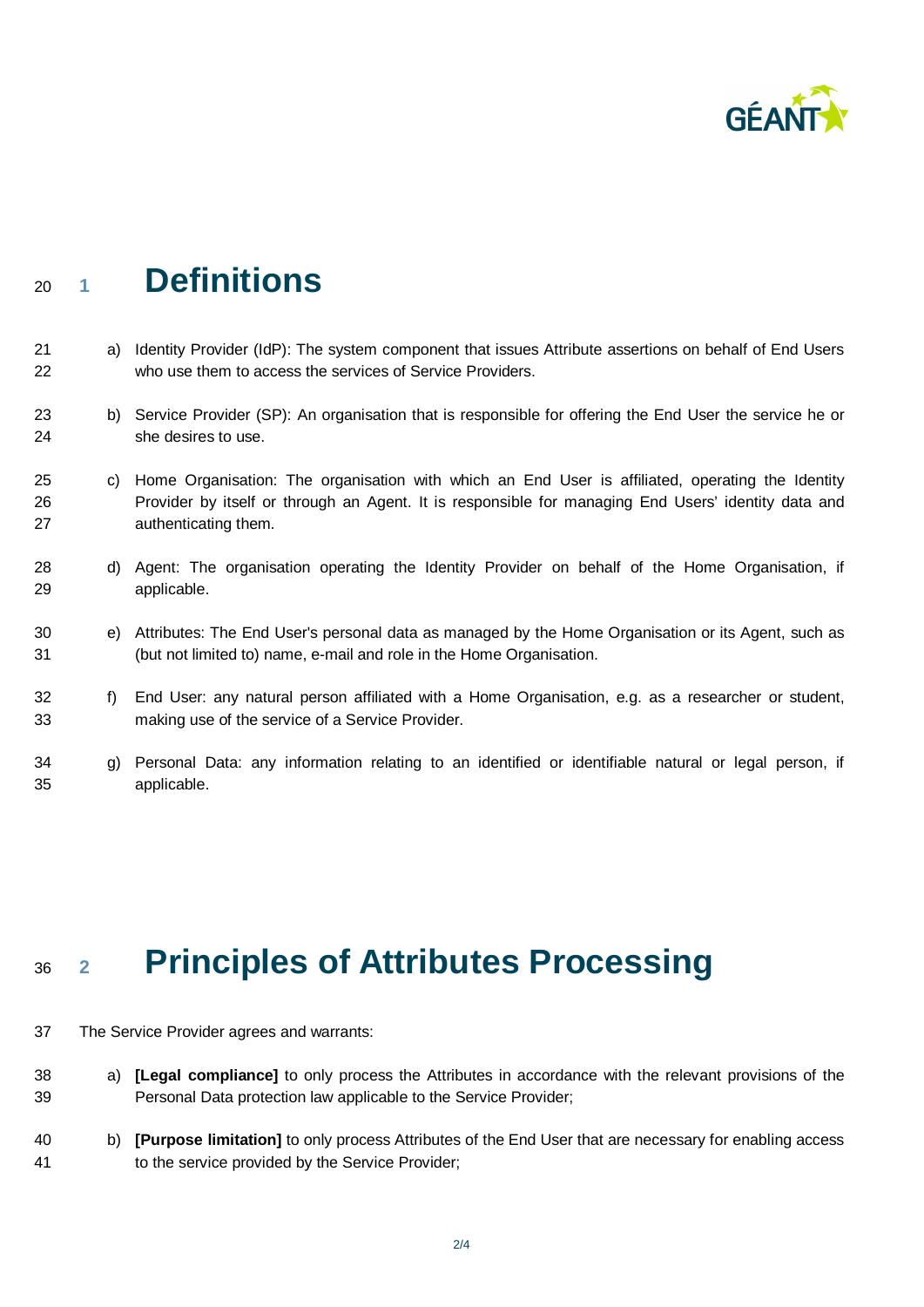

- 42 c) **[Data minimisation]** to minimise the Attributes requested from a Home Organisation to those that are 43 adequate, relevant and not excessive for enabling access to the service and, where a number of 44 Attributes could be used to provide access to the service, to use the least intrusive Attributes possible;
- 45 d) **[Deviating purposes]** not to process the Attributes for any other purpose (e.g. selling the Attributes or 46 selling the personalisation such as search history, commercial communications, profiling) than enabling 47 access, unless prior consent has been given to the Service Provider by the End User;
- 48 e) **[Data retention]** to delete or anonymise all Attributes as soon as they are no longer necessary for the 49 purposes of providing the service;
- 50 f) **[Third parties]** not to transfer Attributes to any third party (such as a collaboration partner) except
- 51 a. if mandated by the Service Provider for enabling access to its service on its behalf, or
- 52 b. if the third party is committed to the Code of Conduct or has undertaken similar duties 53 considered sufficient under the data protection law applicable to the Service Provider or
- 54 c. if prior consent has been given by the End User;
- 55 g) **[Security measures]** to take appropriate technical and organisational measures to safeguard 56 Attributes against accidental or unlawful destruction or accidental loss, alteration, unauthorized 57 disclosure or access. These measures shall ensure a level of security appropriate to the risks 58 represented by the processing and the nature of the data to be protected, having regard to the state of 59 the art and the cost of their implementation.
- 60 h) **[Information duty towards End User]** to provide to the End User, at least at first contact, in an easily, 61 directly and permanently accessible way a Privacy Policy, containing at least the following information:
- 62 a. the name, address and jurisdiction of the Service Provider;
- 63 b. the purpose or purposes of the processing of the Attributes;
- 64 c. a description of the Attributes being processed;
- 65 d. the third party recipients or categories of third party recipient to whom the Attributes might be 66 disclosed, and proposed transfers of Attributes to countries outside of the European Economic 67 Area;
- 68 e. the existence of the rights to access, rectify and delete the Attributes held about the End User;
- 69 f. the retention period of the Attributes;
- 70 g. a reference to this Code of Conduct;
- 71 i) **[Information duty towards Home Organisation]** to provide to the Home Organisation or its Agent at 72 least the following information: